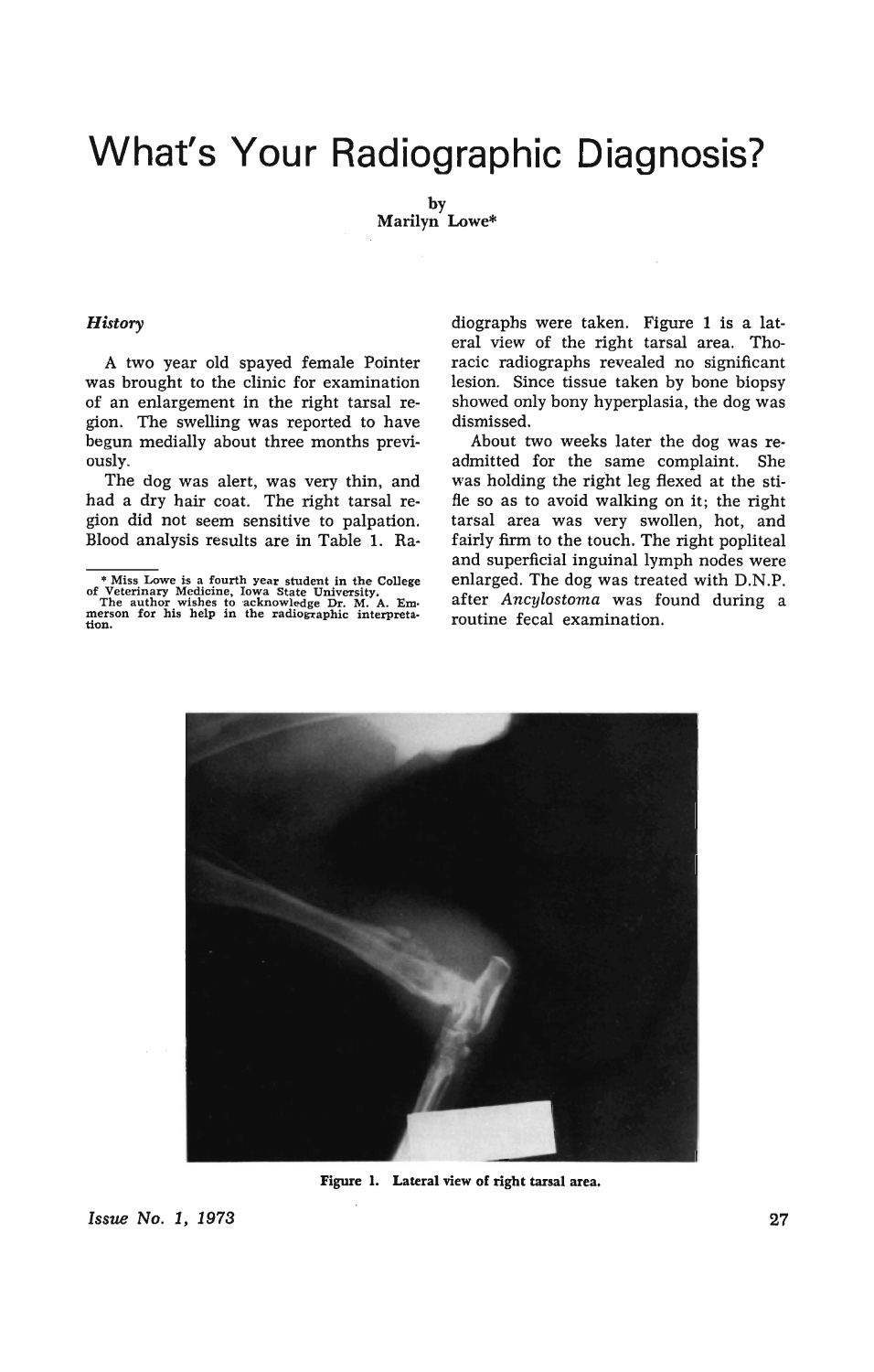The soft tissue swelling seemed to progress both proximally and distally from the original enlargement each day. Another radiograph (Fig. 2) was taken; blood was taken for analysis (Table 1).

|                      |                                 | п                               |
|----------------------|---------------------------------|---------------------------------|
| Hb                   | 13.2 $gm\%$                     | 13.4 gm.%                       |
| <b>PCV</b>           | 40%                             | 38%                             |
| <b>RBC</b>           | $4.62$ million/mm. <sup>3</sup> | $4.86$ million/mm. <sup>3</sup> |
| <b>WBC</b>           | 8400/mm. <sup>3</sup>           | 9525/mm. <sup>3</sup>           |
| eosinophils          | 18%                             | 3%                              |
| seg. neutrophils     | 61%                             | 74%                             |
| band neutrophils     | $0\%$                           | $0\%$                           |
| lymphocytes          | 13%                             | 21%                             |
| monocytes            | 8%                              | $2\%$                           |
| Platelets            | adequate                        | adequate                        |
| RBC morphology       | normal                          | normal                          |
| Total protein        | 7.9 $gm. \%$                    | 7.8 $gm. \%$                    |
| Fibrinogen           | 500                             | 700                             |
| <b>BUN</b>           | 10 mg. $%$                      | $\cdots$                        |
| <b>SGPT</b>          | 38                              | $\cdots$                        |
| Alkaline phosphatase | 33 I.U.                         | $\cdots$                        |
| LDH                  | $\cdots$                        | 140                             |



Figure 2. Lateral view of the right tarsal area.

### *Diagnosis*

The radiographs show soft tissue swelling, new bone formation, and lysis of bone. Osteomyelitis of the tibia is also

#### present.

A second bone biopsy revealed an area composed of closely packed capillary blood spaces lined with endothelial cells, many of which contained mitotic figures. After

28 *Iowa State University Veterinarian*